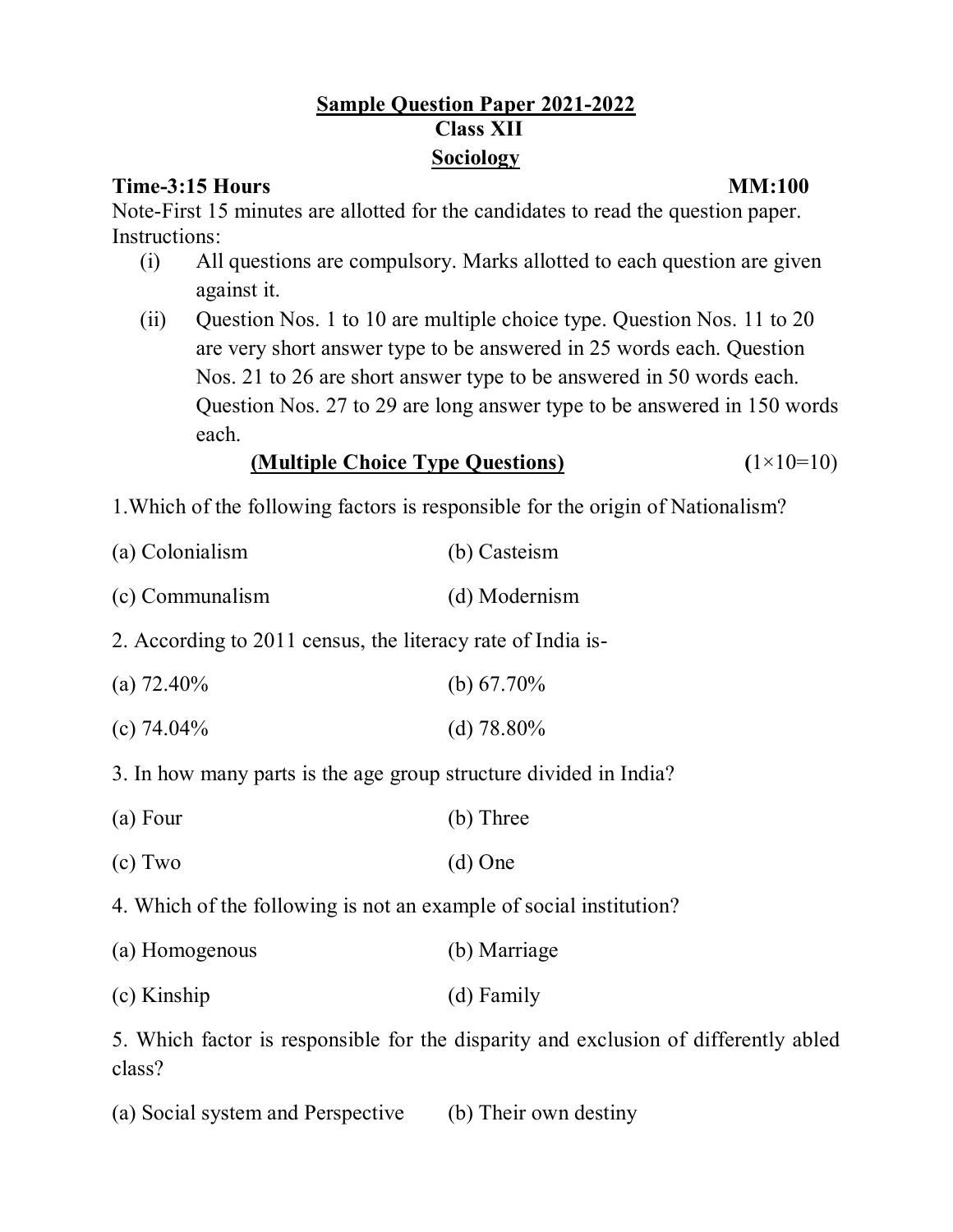| (c) Their own condition                                                                                   | (d) Their class distinction    |
|-----------------------------------------------------------------------------------------------------------|--------------------------------|
| 6. Factor/Factors responsible for strong regionalism are-                                                 |                                |
| (a) Love for the local language                                                                           | (b) Unbalanced economic growth |
| (c) Social injustice and backwardness (d) All of these                                                    |                                |
| 7. Who has given the concept of 'Dominant Caste'?                                                         |                                |
| (a)M.N.Srinivas                                                                                           | (b) G.S.Ghuriye                |
| (c)Radhakrishnan                                                                                          | (d) D.P. Mukherji              |
| 8. 73 <sup>rd</sup> constitutional amendment of Indian Constitution is related to-                        |                                |
| (a) Central government system                                                                             | (b) State government system    |
| (c) Panchayatiraj system                                                                                  | (d)None of these               |
| 9. The process related to maximum use of machines in the production and services<br>of economic goods is- |                                |
| (a) Urbanization                                                                                          | (b) Industrialization          |
| (c)Laukikikaran (Secularization)                                                                          | (d)Sanskritization             |
| 10. The characteristics of social movement are-                                                           |                                |
| (a) It occurs without reason                                                                              | (b) It is unorganized          |

(c) No reform is possible in it (d) It is organized

## **(Very Short Answer type Questions-) (3×10=30)**

- 11. What is Colonialism?
- 12. Define 'Sex Ratio'.
- 13. What do you understand by 'Population-Explosion'?
- 14. Classify the tribes on the basis of their acquired traits.
- 15. Who had established 'SatyashodhakSamaj' and why?
- 16. Define 'Regionalism'. Write down any two factors responsible for the growth of regionalism.
- 17. Define 'Sanskritization'.
- 18. Write down any two negative effects of Green-Revolution.